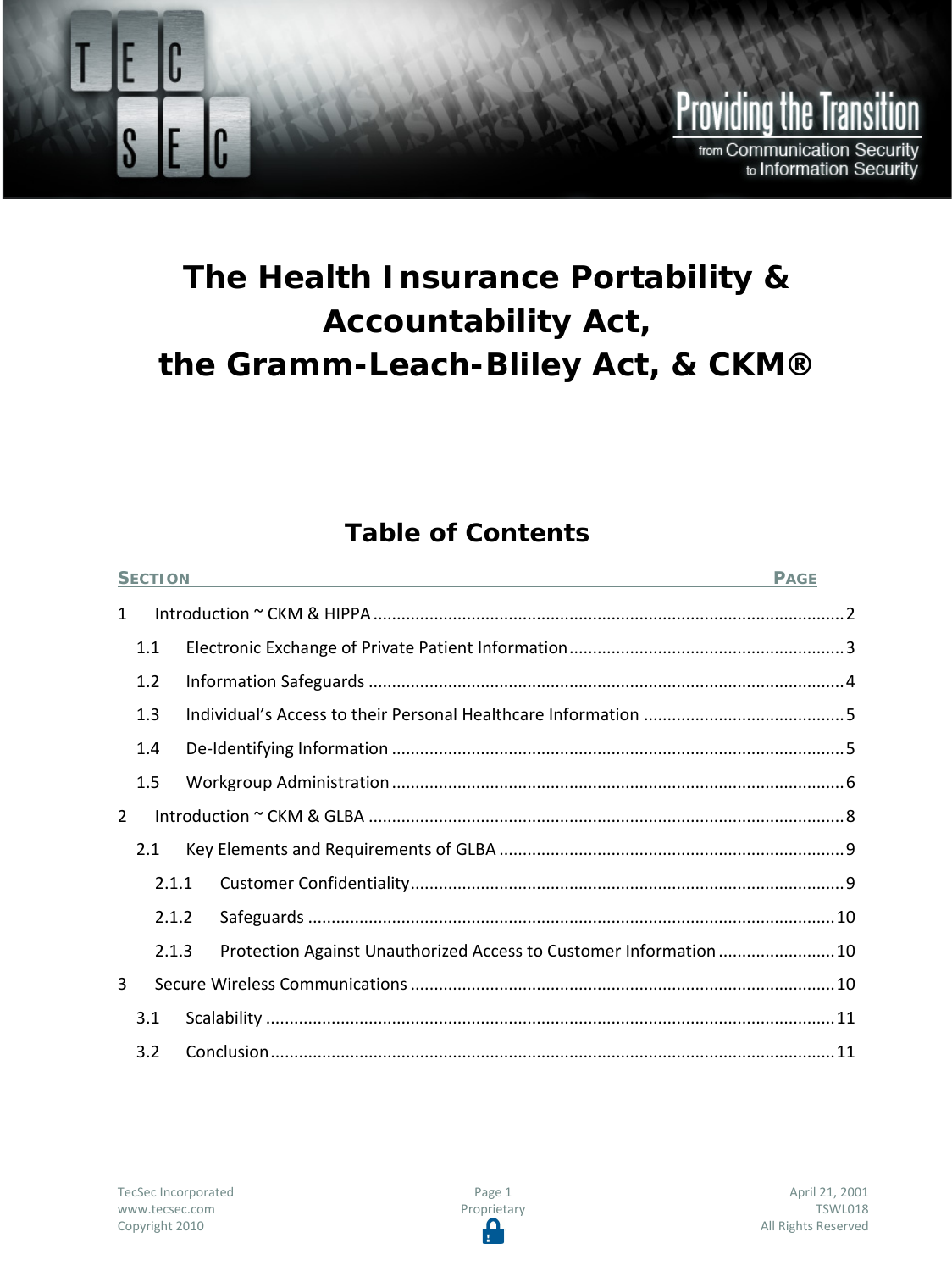### **BACKGROUND**

The purpose of this memorandum is to summarize selected elements of the Health Insurance Portability and Accountability Act (HIPAA) and Gramm-Leach-Bliley Act (GLBA) as they relate to TecSec's Constructive Key Management® (CKM®) technology. It is intended to be a brief overview of the salient parts of these complex laws where TecSec can assist its clients with compliance. This memorandum should be reviewed in the context of copies of the actual legislation, implementing regulations, presentation materials, press releases, and meetings/discussions with TecSec regarding its role with the Health Care Financing Administration (HCFA).

# **CKM & HIPAA**

# <span id="page-1-0"></span>**1 Introduction ~ CKM & HIPPA**

TecSec® provides methods, software and capabilities that enable organizations to comply with HIPAA. This software is enabled by TecSec's landmark encryption and information access management technology called Constructive Key Management® (CKM). Please visit http://www.tecsec.com for additional information on the company, its technology and its products.

Over the past ten months (and in particular, August, October and December 2000, and April 2001) there have been significant developments with respect to HIPAA's governing regulations. Implementing regulations related to HIPAA mandate sweeping changes in the way healthcare organizations maintain, transmit and store electronic medical information, allowing for severe civil and criminal penalties for noncompliance. For example, in October 2000 final regulations outlining new standards and protocols for electronic transactions (e.g., e-filings of medical claims) became effective. In December 2000, sweeping patient privacy protection rules and medical community compliance timelines were stipulated. In January 2001, there was a question as to whether the Bush Administration might relax certain elements of the recently announced rules. In April 2001, the Bush administration announced that these and other sweeping privacy regulations were going to take effect on schedule, stating "the regulation will go into effect precisely as published in the Federal Register on December 28th, 2000," despite significant lobbying efforts to the contrary.

The healthcare industry accounts for approximately 16% of the U.S. GDP, amounting to trillions of dollars in annual expenditures. A key institution within the U.S. healthcare system is the Department of Health and Human Services (HHS), and within it, HCFA is the agency within the overall U.S. healthcare system that administers and pays for Medicare and Medicaid, among other programs. HCFA, as the trustee for Medicare and Medicaid, administers and disburses nearly \$400 billion in annual insurance and benefit entitlements, has approximately one billion medical evidentiary records in its computer databases, receives approximately one billion filings from healthcare providers annually from around the U.S., has approximately 100,000 healthcare vendor partners, and interfaces with the U.S. Social Security Administration who holds electronic records related to all U.S. citizens.

Over the past 18 months TecSec's executive and senior program, operations, and security management has worked extensively with HCFA (and HHS) management to secure a strong relationship on multiple fronts. First, HCFA has announced that it intends to use CKM in

TecSec Incorporated [www.tecsec.com](http://www.tecsec.com/) Copyright 2010

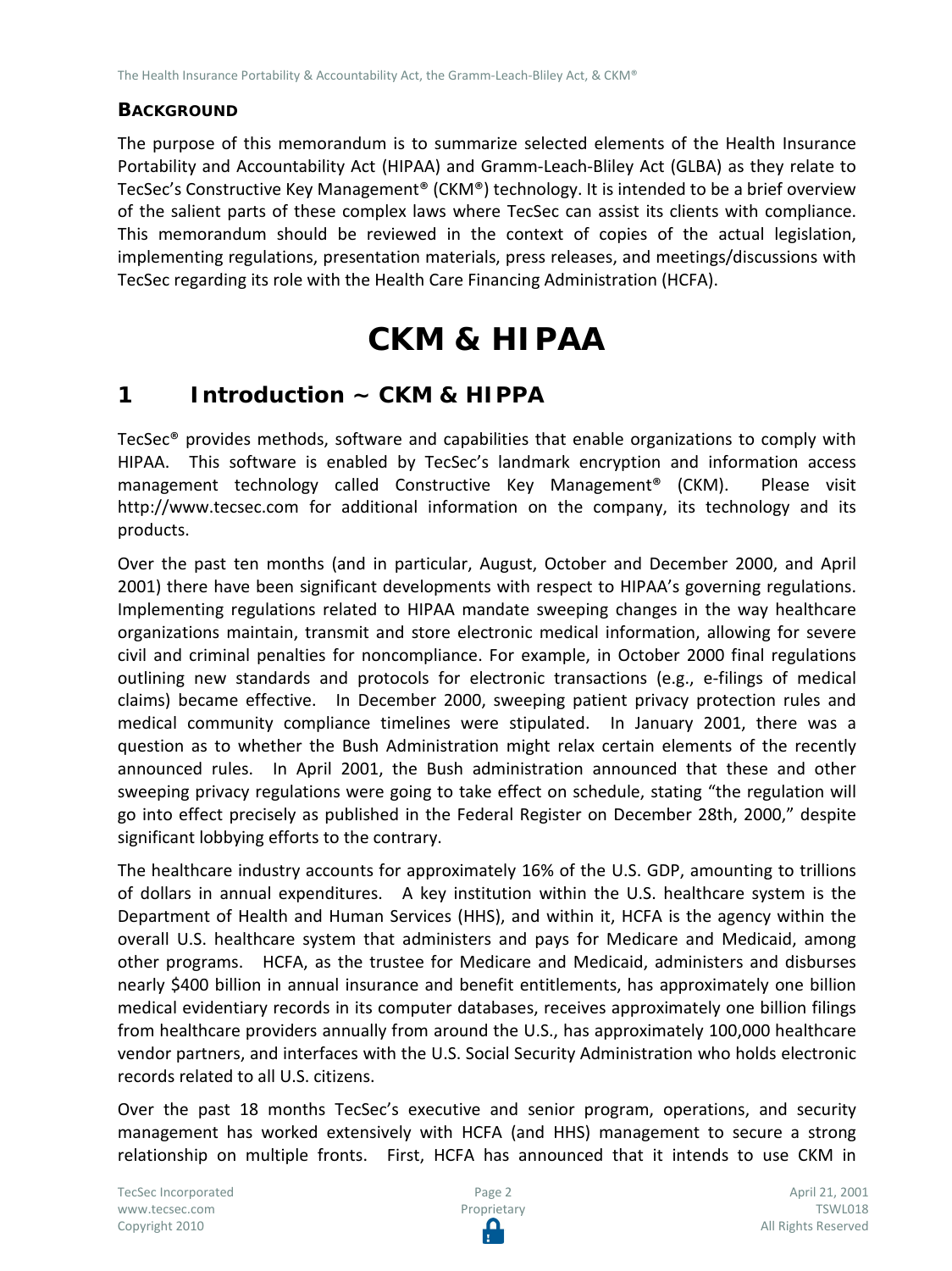connection with the United States Postal Service NetPost.Certified™ product. NetPost.Certified will be used by HCFA for the electronic transmission and receipting of healthcare claims and other information. HCFA and USPS selected TecSec's CKM encryption technology for this challenge because of its unique fine-grained data protection and Cryptographically Enforced Access Management (CEAM™) capabilities.

HHS and HCFA have also announced that they intend to use CKM for internal and external applications outside of the NetPost.Certified program where security and privacy are required or otherwise deemed important. There are multiple elements of this decision that are currently unfolding. TecSec is in the process of finalizing an initial seat license and 200,000 seat Basic Ordering Agreement (BOA) with HCFA in this regard. HCFA is in the process of finalizing a license for TecSec's Software Development Kit (SDK) to tightly integrate both its commercial off-the-shelf and proprietary applications. HCFA has designated integrators to embed CKM in its electronic forms for healthcare claim purposes. HCFA has assigned another integrator to work with TecSec to develop an extranet platform for the purpose of communicating with its medical care quality assurance partners around the United States.

TecSec has been selected for these programs not only because of the unique capabilities of CKM on a standalone basis, but also its capabilities to broadly support compliance with the HIPAA requirements. TecSec is currently unaware of any companies inside or outside of the HCFA/HHS domain with software features, capabilities, signed contracts, program initiatives or even announcements that involve another technology or product similar to the foregoing discussion.

Summarized below are selected elements of HIPAA and GLBA that CKM technology addresses.

## <span id="page-2-0"></span>**1.1 Electronic Exchange of Private Patient Information**

*"Standards for information transactions and data elements" on page 110 STAT.2024 "Sec. 1173 (a) Standards to enable Electronic Exchange" paragraph (1) states "The secretary shall adopt standards for transactions, and data elements for such transactions, to enable health information to be exchanged electronically that are appropriate for financial and administrative transactions."* 

In August 2000 former HHS Secretary Donna Shalala announced standard formats to streamline the processing of health care transactions, reduce the volume of paperwork, save the U.S. health care system "billions" of dollars, and provide better service for providers, insurers and patients.

*The Standards for Information Transactions & Data Elements: Sec. 1173 Standards to Enable Electronic Exchange* states:

Transactions include:

- 1. Health claims
- 2. Health claims attachments
- 3. Enrollment and disenrollment in a health plan
- 4. Eligibility for a health plan
- 5. Health care payment and remittance advice
- 6. Health plan premium payments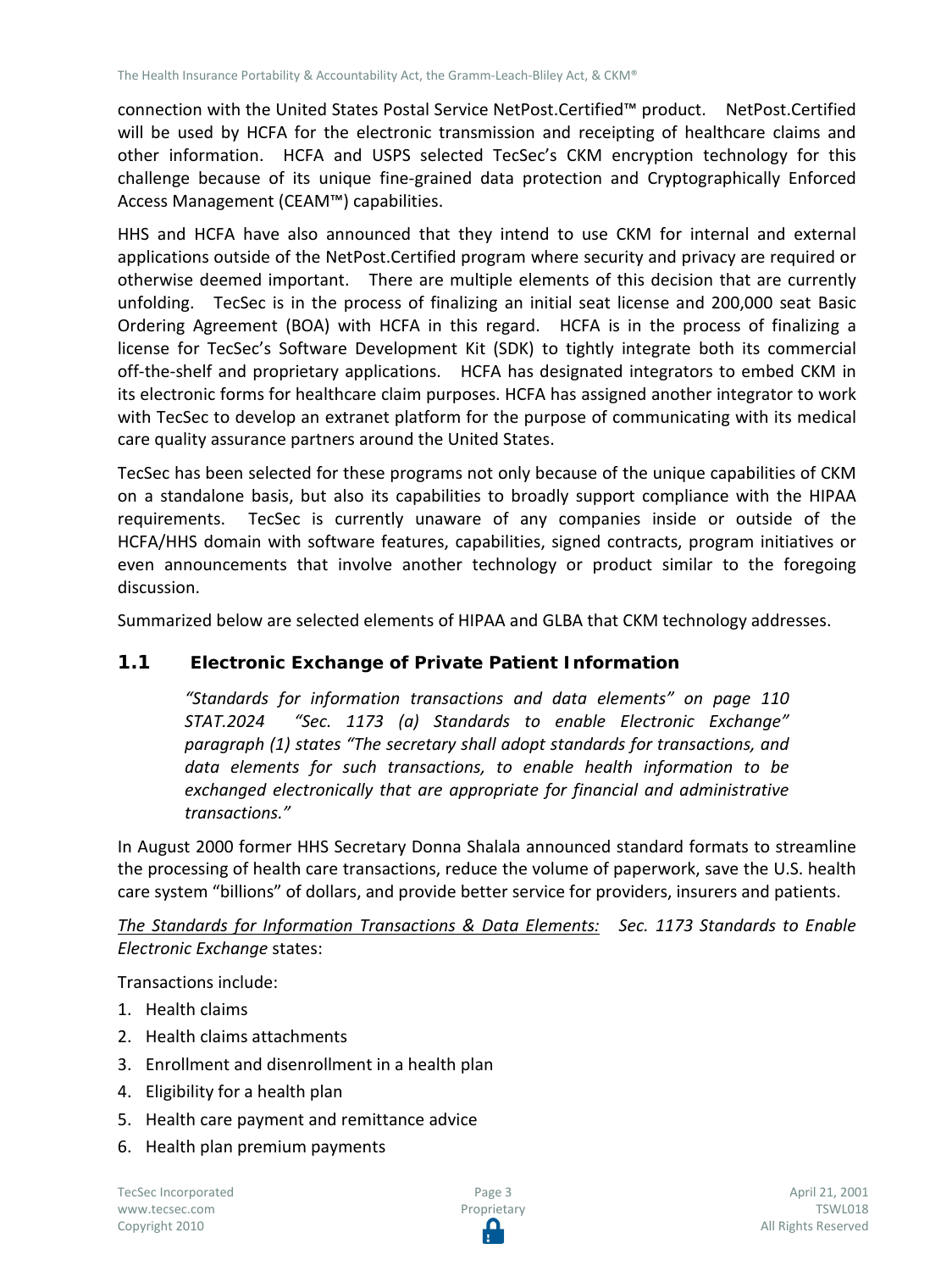- 7. First report of injury
- 8. Health claim status
- 9. Referral certification and authorization

In late April 2001 the End Stage Renal Disease (ESRD) program networks will begin submitting patient information forms to the quality side of HCFA in electronic format via NetPost.Certified. NetPost.Certified is an end-to-end secure transport service that harnesses the power of CKM's encryption, cryptographic key management technology and utilizes a secure transport built and integrated by TecSec to deliver, time-stamped, dated, return receipt and digitally signed patient information in electronic format. Tampering with private patient information transmitted by NetPost.Certified can be a felony as it is declared to be "mail" that falls under the scope of the USPS' 225 year old legal liability platform. As indicated in the Introduction above, in addition to the USPS NetPost.Certified program, HCFA has tasked one of its integrators with embedding CKM in its electronic forms for healthcare claim purposes. This dovetails with several of the transaction and general standards referred to in this section -- and places TecSec in a strong position to be the leading security infrastructure provider to HCFA, HCFA's vendor partners, and other providers and caregivers who treat 33 million Americans on Medicare and 39 million Americans on Medicaid.

Paragraph D Security standards for Health Information of Sec. 1173 Standards to Enable Electronic Exchange states:

Electronic Signature

1. Adopt standards for electronic transmission and authentication of signatures in regard to transmissions referred to previously.

Digital signatures are a significant component of the NetPost.Certified program. Before a document is encrypted and sent, it is digitally signed by the doctor or caregiver. When the document is received at the receiving server, a hash of the signed and encrypted file is taken and signed by the U.S. Postal Service. The server then sends a signed receipt back to the sending party. The transaction is completed securely, digitally signed, time stamped and dated with a return receipt to both parties. Again, this is particularly importantly as USPS provides a 225 year-old legal liability platform for the enforcement and prevention of unauthorized use of NetPost.Certified or its traffic.

## <span id="page-3-0"></span>**1.2 Information Safeguards**

*Paragraph 2 of "Standards for information transactions and data elements" on page 110 STAT.2026 states that Each person described in section 1172(a) who maintains or transmits health information shall maintain reasonable and appropriate administrative technical and physical safeguards to (A) ensure the integrity and confidentiality of the information.* 

Paragraph (2) requires the health care industry to implement safeguards to guard data integrity, confidentiality, privacy and availability. Confidentiality involves the protection of stored information and enforcing privacy. Privacy is the controlled access to view and use information and subsets thereof. With CKM, the confidentiality and privacy of the document is maintained as only the correct credentials allow a user access to view the document. Once the document is opened, CKM requires the user to have the correct credentials to view the specific data within the document. CKM's encryption technology is not restricted by file type or data type. Any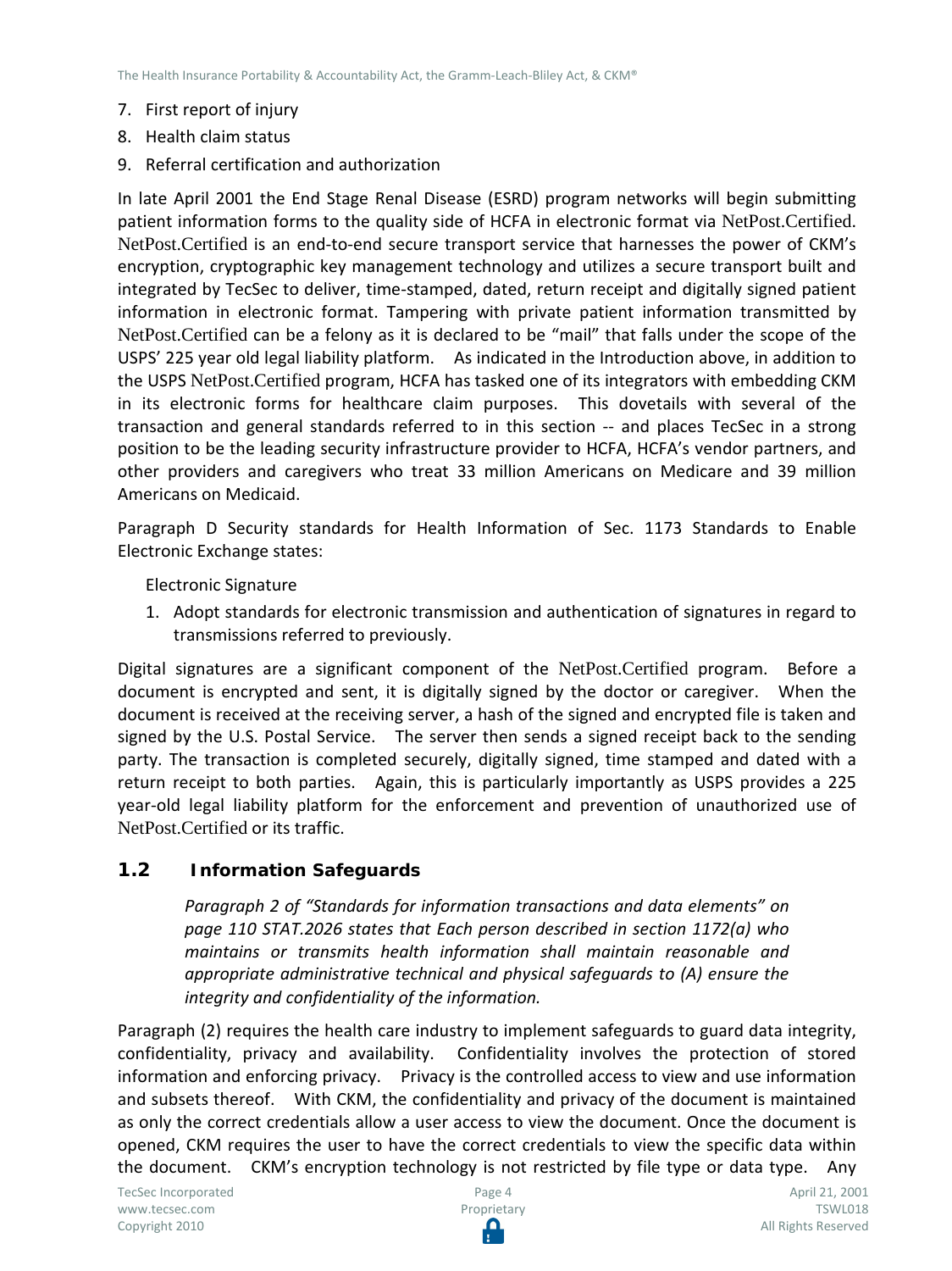data may be considered an object - a sentence in a paragraph, a word in a sentence or a field in an electronic form.

#### *"How does one protect selective electronic information that has been released without having a chance of knowing who may see it or come into possession of it downstream?"*

CKM's ability to protect data at rest as well as in transit results in the security of patient information throughout the life of the document. Certain elements of healthcare records have 7, 25, and 50-year archive requirements. CKM encrypted information is secured when the information is stored on a shared network resource such as a database or in transit across a shared network such as the Internet. In addition, only those individuals with the appropriate CKM credential to see the information may access the confidential information. Firewalls are very effective in protecting networks from external intrusion and provide network separation, however when compromised, unencrypted data inside the firewall is completely exposed. CKM is unique in that it continues to protect the integrity of the information at the object level independent of the firewall. This is particularly important as  $60\%$ <sup>[1](#page-4-2)</sup> of corporate security breaches occur not by outsiders penetrating a perimeter defense such as a firewall, but by insiders who have access to systems and information inside the firewall.

#### <span id="page-4-0"></span>**1.3 Individual's Access to their Personal Healthcare Information**

*§ 164.524 Access of individuals to protected health information states "The individual has a right to inspect and copy his or her PHI that is used, in whole or in part, to make decisions about the individual, for as long as the covered entity maintains the information. However, individuals do not have an automatic right to access (1) psychotherapy notes, (2) information in a criminal, civil or administrative action or proceeding or (3) PHI that is maintained by a covered entity that is subject to or exempted from the Clinical Laboratory Improvement Amendments (CLIA)."*

CKM uniquely addresses this requirement through its ability to provide cryptographically enforced access management to information. An individual would belong to a domain. The domain may be a provider's practice or a national organization devoted to a clinical condition such as the American Heart Foundation or American Cancer Foundation. The individual's domain administrator would issue credentials allowing the individual access to his or her private health information while restricting access to psychotherapy notes, information in a criminal, civil or administrative action or proceedings and private health information maintained by a covered entity that is subject to or exempted from the Clinical Laboratory Improvement Amendments (CLIA). Another important (and unique) feature of CKM is scalability (see below for further explanation) that allows organizations to build complex relationships within domains and address the scalability issues with current security systems.

## <span id="page-4-1"></span>**1.4 De-Identifying Information**

*Under section 1177. "WRONGFUL DISCLOSURE OF INDIVIDUALLY IDENTIFIABLE HEALTH INFORMATION" (a) Offense. A person who knowingly and in violation of this part "(1) uses or causes to be used a unique health identifier; (2) obtains* 

<span id="page-4-2"></span> $1$  CSI/FBI Computer Issues and Security Trends Survey, Spring 2001. TecSec Incorporated Page 5 [www.tecsec.com](http://www.tecsec.com/) Proprietary Copyright 2010 Ω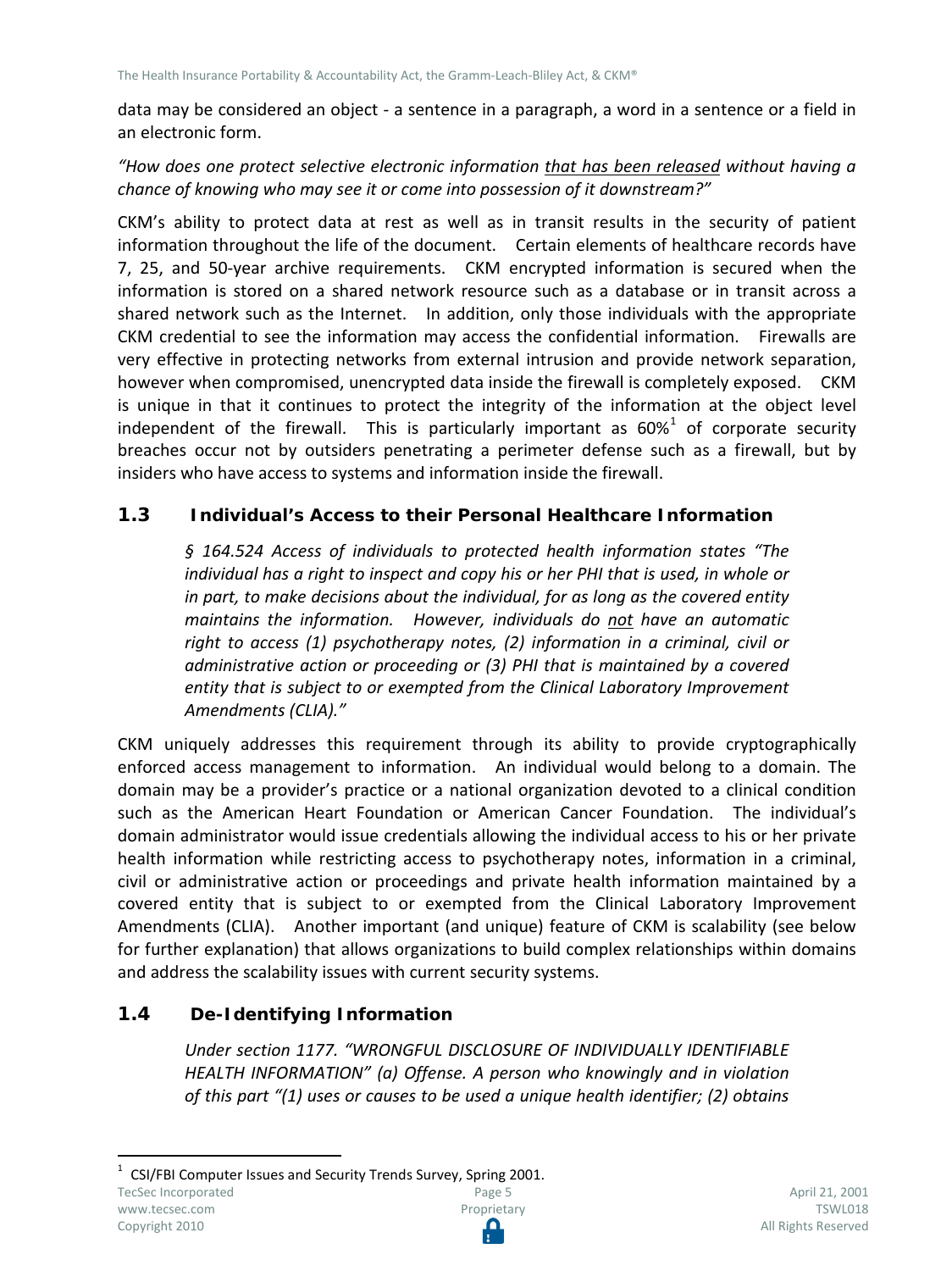*individually identifiable health information relating to an individual; or….shall be punished as provided in subsection (b)."* 

HIPAA regulations encourage healthcare entities to use "de-identified"; information that has been stripped of elements that could be used to identify individuals. Once information has been "de-identified" it may be used or disclosed without restriction.

CKM object level encryption allows patient data to be "de-identified". Integrated object management enables data separation and is the foundation of assuring privacy and confidentiality and de-identification electronically. Protecting information normally entails securing an entire item (e.g., record, file, website), not individual components or objects (field, character, paragraph, chart, image, etc.). Unlike any other encryption technology<sup>[2](#page-5-1)</sup>, CKM enables object level encryption. CKM provides this fine-grained ability to divide an item (like a form) into separate objects and embed role-based access attributes to individual objects. Individual objects within an item may be tagged such that they can be hidden, moved, or manipulated. It allows for highly flexible control over any object regardless of size or data type such that the end user of the data will "see" only what the document's owner wants them to "see." For example, an actuarial at an insurance company may need access to information regarding a patient's treatments and risk profiles, but does not need access to the patient's name. CKM's use of cryptography at the object level permits the actuarial to see what's allowed, but nothing else – all while accessing a single version of the form.

### <span id="page-5-0"></span>**1.5 Workgroup Administration**

There are multiple elements of HIPAA that require the establishment of workgroups or domains or what TecSec refers to as administrative peer groups. The healthcare industry is a dynamic environment. One in which patients flow in and out of various health care plans, do not require further treatment, provider practices merge or split or patients belong to multiple practices requiring specific credentials to each practices domain. The combinations are endless. CKM's administrative capabilities, architecture, and scalability permit network owners or domains to mirror process and work flow as they grow or change.

CKM-enabled products offer flexible integrated information security and information management. HIPAA provides flexibility to create policies and procedures that are best suited to cover the healthcare entity's practices. The healthcare entity may assess its own needs in the design and implementation of privacy procedures and policies. CKM scalability and flexibility allows healthcare entities to establish, administer and control their own CKM domains. Administrative control over a CKM domain allows the healthcare entity to control and manage the various roles and policies necessary to protect patient data. This translates into the need for highly configurable architecture and a scalable security system. Without the capability to scale and configure, any security system is rendered inefficient, unusable and inadequate. While CKM is especially suited to large distributed networks, it supports both client and server based models and applications. Servers can also be "clients" in certain CKM distributed deployments and configurations. Traditional key management systems are server-dependent and create the risk of a single point of failure. Moreover, many have a negative effect on overall system speed and performance as the number of user's increases.

<span id="page-5-1"></span> $2$  TecSec's ability to protect information at the object level is covered by four or more US patents, the first of which granted in 1994. Please contact the company for additional information on these patents and techniques.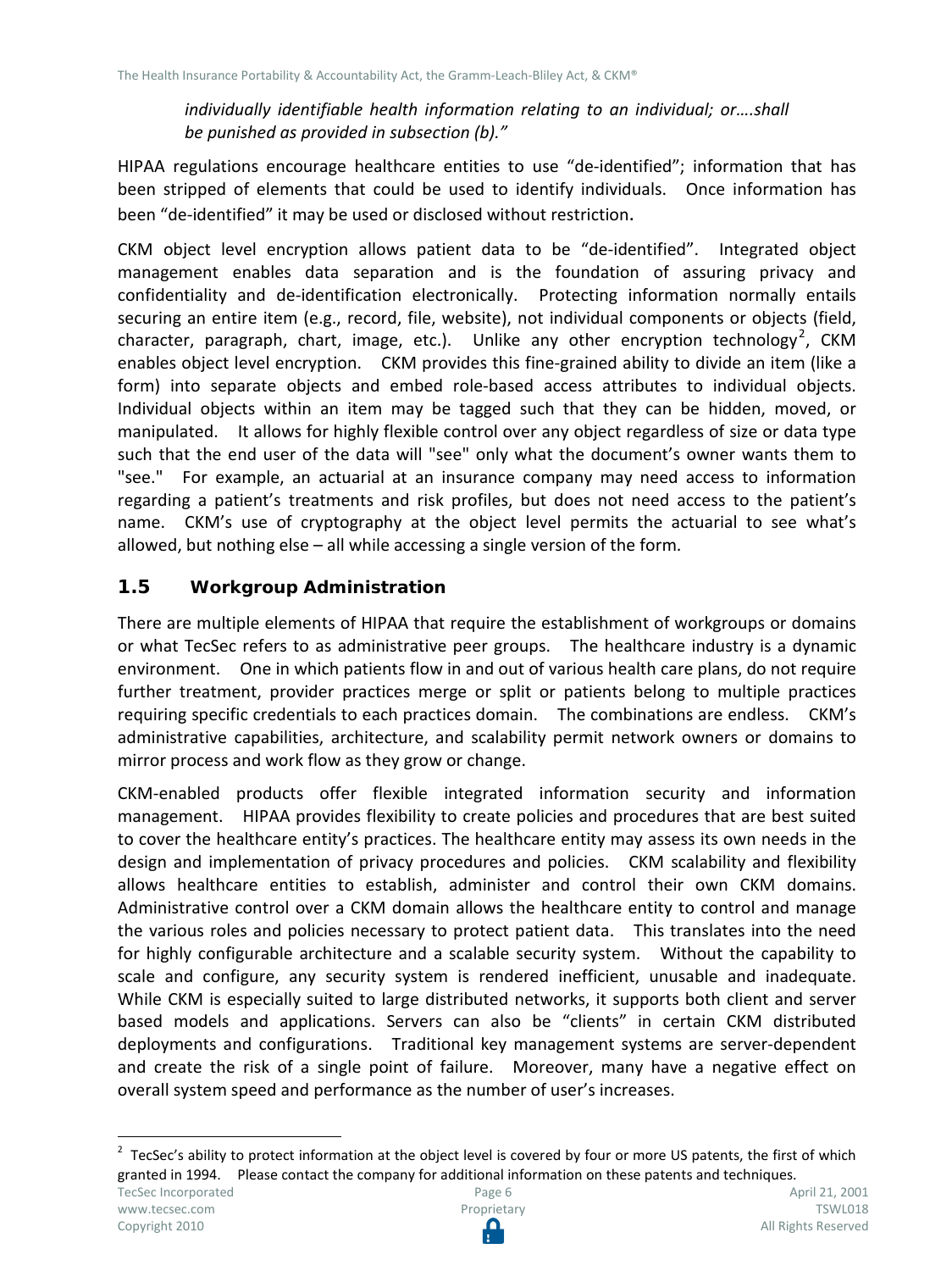CKM's client-oriented architecture and deployment moves the bulk of the user credential-checking load to the client, which can eliminate the application software's reliance on a networked certificate authority-based trust infrastructure. It becomes unnecessary for each transaction to obtain authentication from the centralized server for certificate verification. And, because TecSec Smart Tokens have CPUs, they can be configured to provide additional security features such as forced disablement at the end of each user's shift, implementing "sunrise/sunset" access features allowing users access to information back/forward to specific dates or times, or enforcing other security policies such as allowing read only or write only access permissions.

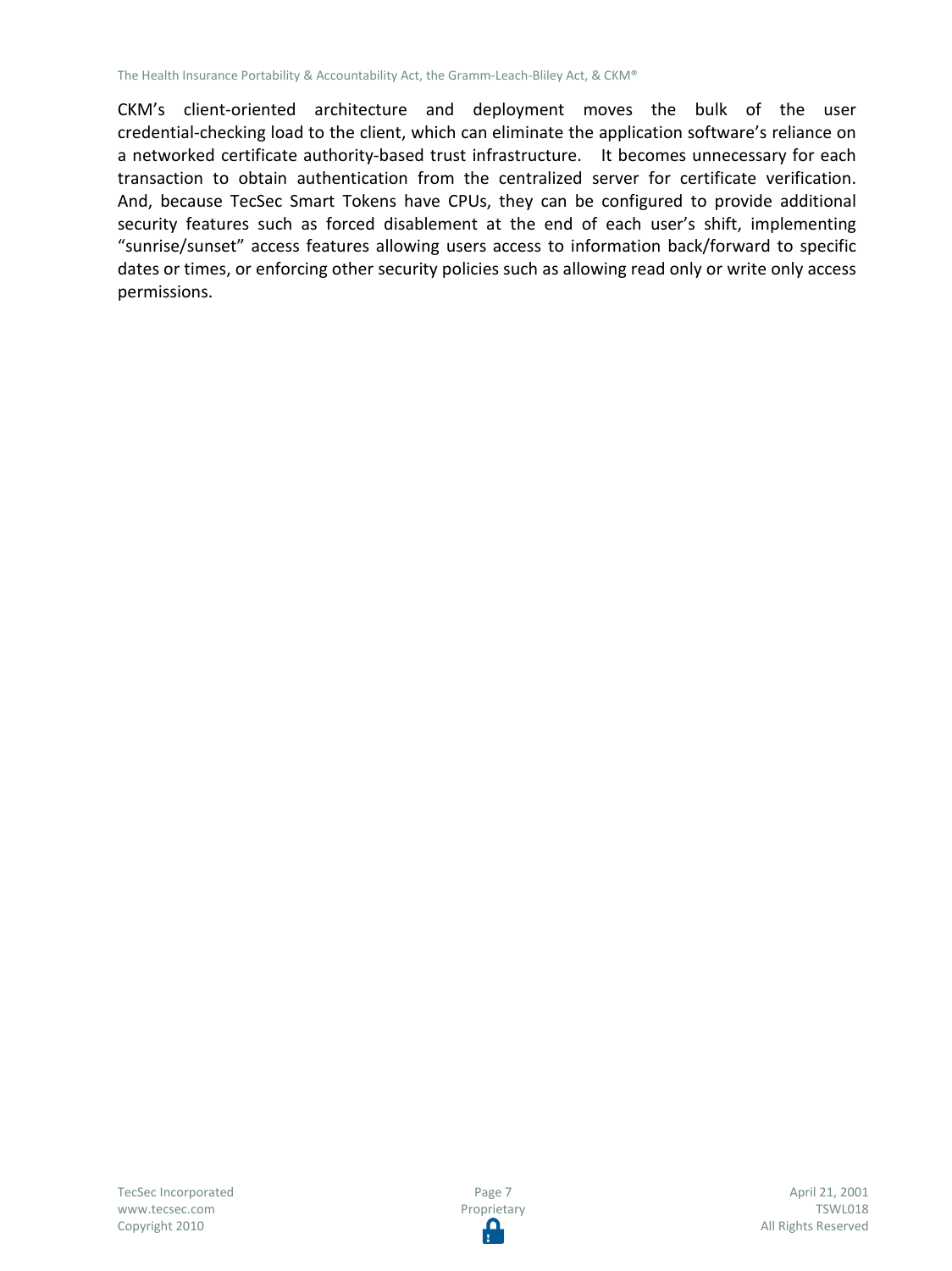# **CKM & GLBA**

# <span id="page-7-0"></span>**2 Introduction ~ CKM & GLBA**

Enacted in 1999, the Gramm-Leach-Bliley Act (GLBA) sets out to "... enhance competition in the financial services industry by providing a prudent framework for the affiliation of banks, securities firms, insurance companies, and other financial service providers ...." Specifically, GLBA affects the financial services industry in three distinct ways:

- It outlines the structure of the financial industry for the foreseeable future
- It establishes how this new structure will be regulated and supervised, and
- It establishes new requirements with respect to the rights of customers to protect the privacy of their personal financial information.

Compliance with new laws mandating the protection of "nonpublic personal information" is a key driver to the anticipated rapid implementation of information security software in the financial services industry.

GLBA removes the remaining restrictions governing the separation of banking, securities and insurance activities within a single financial services company. Specifically, it repeals provisions of the 1933 Glass-Steagall Act, which separated commercial and investment banking, and it repeals provisions of the Bank Holding Company Act of 1956 that restricted affiliations of banking and insurance. When the key elements of GLBA take effect in July of this year, banks and other financial companies will be allowed to establish "financial holding companies" that can include commercial banking, securities underwriting, insurance underwriting, and merchant banking. Moreover, the Fed, in consultation with Treasury, may add additional financial activities to this list going forward. Financial holding companies will be certified as such by the Fed once they meet certain threshold requirements with respect to capitalization and Community Reinvestment (CRA) ratings. In addition, banks themselves will be able to operate a full service securities business, including underwriting securities, without creating a financial holding company. Insurance underwriting and merchant banking will be required to be conducted outside the bank in an affiliate. Therefore, to engage in these latter businesses, a company must be certified as a financial holding company.

Regarding privacy, banks and other financial institutions (and traditionally non-financial institutions that handle customer financial information) must make it possible for their customers to prevent them from sharing personal financial information with third parties. This is called the "opt-out" privacy provision of the law.

TecSec's CKM technology has had substantial exposure to the financial services industry in connection with its ANSI review process from 1996 - 1999. In 1996, TecSec (and CKM) was sponsored by the Federal Reserve Bank, Citicorp, Chase, IBM and the Digital Equipment Corp before the American National Standards Institute (ANSI). CKM was sponsored for its core capabilities to support a future generation of electronic banking transactions. After 2 ½ years of peer review, ANSI standard X9.69, A Framework for Key Management Extensions was approved. With X9.69 ratified and another standard well along its way towards final approval (X9.73) TecSec and CKM are already well positioned to serve the financial services industry.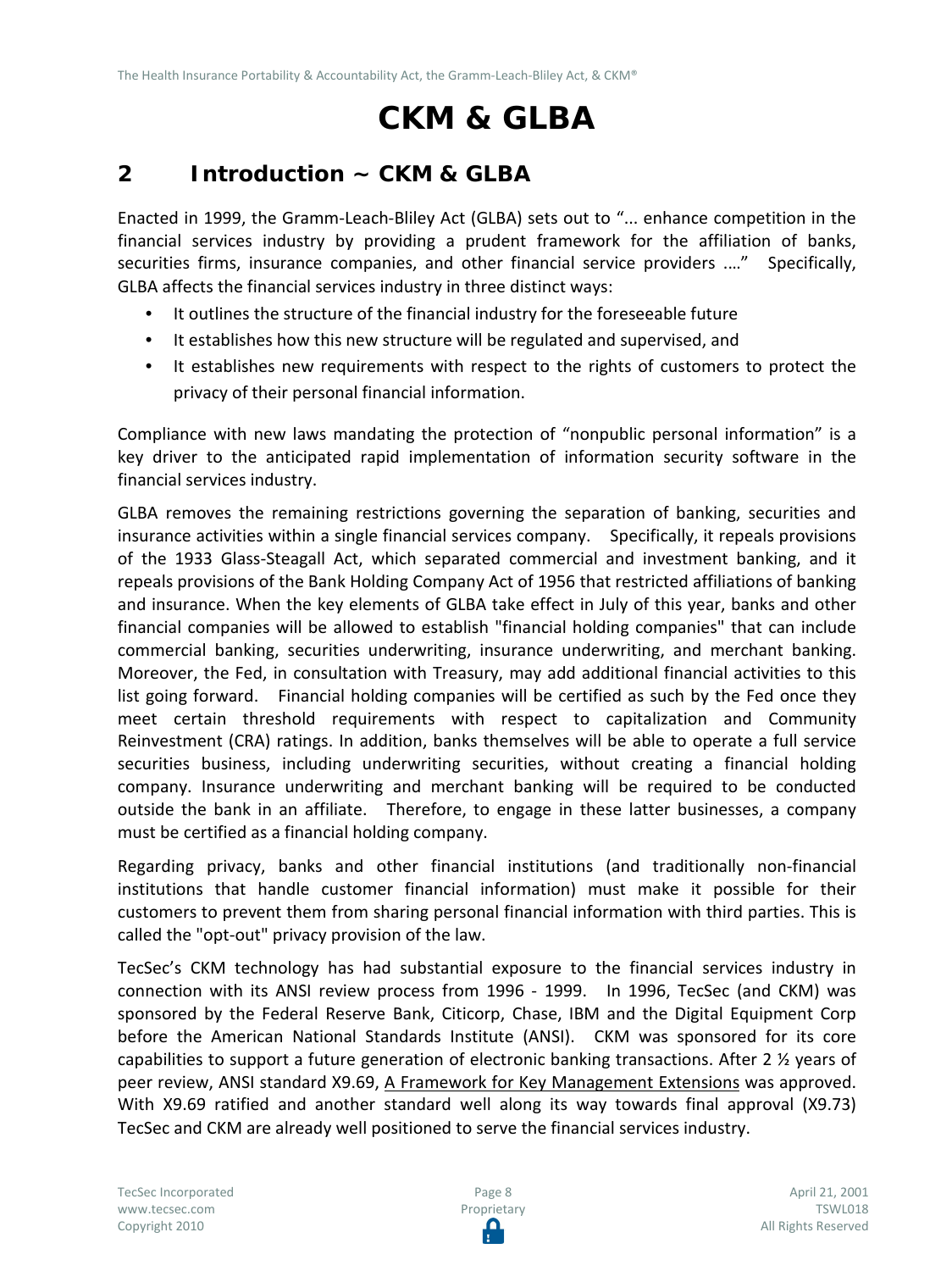# <span id="page-8-0"></span>**2.1 Key Elements and Requirements of GLBA**

It is important to note that privacy, confidentiality, security and other requirements of GLBA and HIPAA are similar. Privacy is the controlled access to view and use information and subsets thereof. Confidentiality involves the protection of stored information and enforcing privacy. Moreover, CKM's core capabilities of object management and data separation, Cryptographically Enforced Access Management, inherent cryptographic key recovery, and scalability apply equally well to GLBA and HIPAA.

The main provisions of the GLBA related to privacy are listed below, under TITLE V Privacy, Subtitle A-Disclosure of Nonpublic Personal Information:

#### **SEC. 501. PROTECTION OF NONPUBLIC PERSONAL INFORMATION**

(a) PRIVACY OBLIGATION POLICY - It is the policy of the Congress that each financial institution has an affirmative and continuing obligation to respect the privacy of its customers and to protect the security and confidentiality of those customers' nonpublic personal information.

(b) FINANCIAL INSTITUTIONS SAFEGUARDS - In furtherance of the policy in subsection (a), each agency or authority described in section 505(a) shall establish appropriate standards for the financial institutions subject to their jurisdiction relating to administrative, technical, and physical safeguards

- 1. The security and confidentiality of customer records and information.
- 2. Protect against any anticipated threats or hazards to the security or integrity of such records
- 3. Protect against unauthorized access to or use of such records or information which could result in substantial harm or inconvenience to any customer.

## <span id="page-8-1"></span>**2.1.1 Customer Confidentiality**

The GLBA requires all financial institutions to disclose to customers their policies and practices for protecting the privacy of non-public personal information. The disclosure which customers would receive at the time of establishing the relationship and at least annually thereafter would allow customers to "opt-out" of information sharing arrangements to non-affiliated third-parties. The Act permits financial institutions to share personal customer information with affiliates within the holding company.

Effective immediately, it is a criminal offense for any person (including firm employees) to obtain or attempt to attain customer information relating to another person from any financial institution by making a false or fraudulent statement to an employee of that financial institution.

CKM technology addresses this requirement through fine-grained access control, data separation and access management. CKM technology limits individual access to information, creates proportional access to information, and enables multi-level security through fine-grained access management at the object level – that is, fine grained security and information management. Access management enables control over which organizational resources and services users are permitted to view or access for use. Privileges are defined, managed, reported and enforced based upon business roles and organizational policies.

Page 9 Proprietary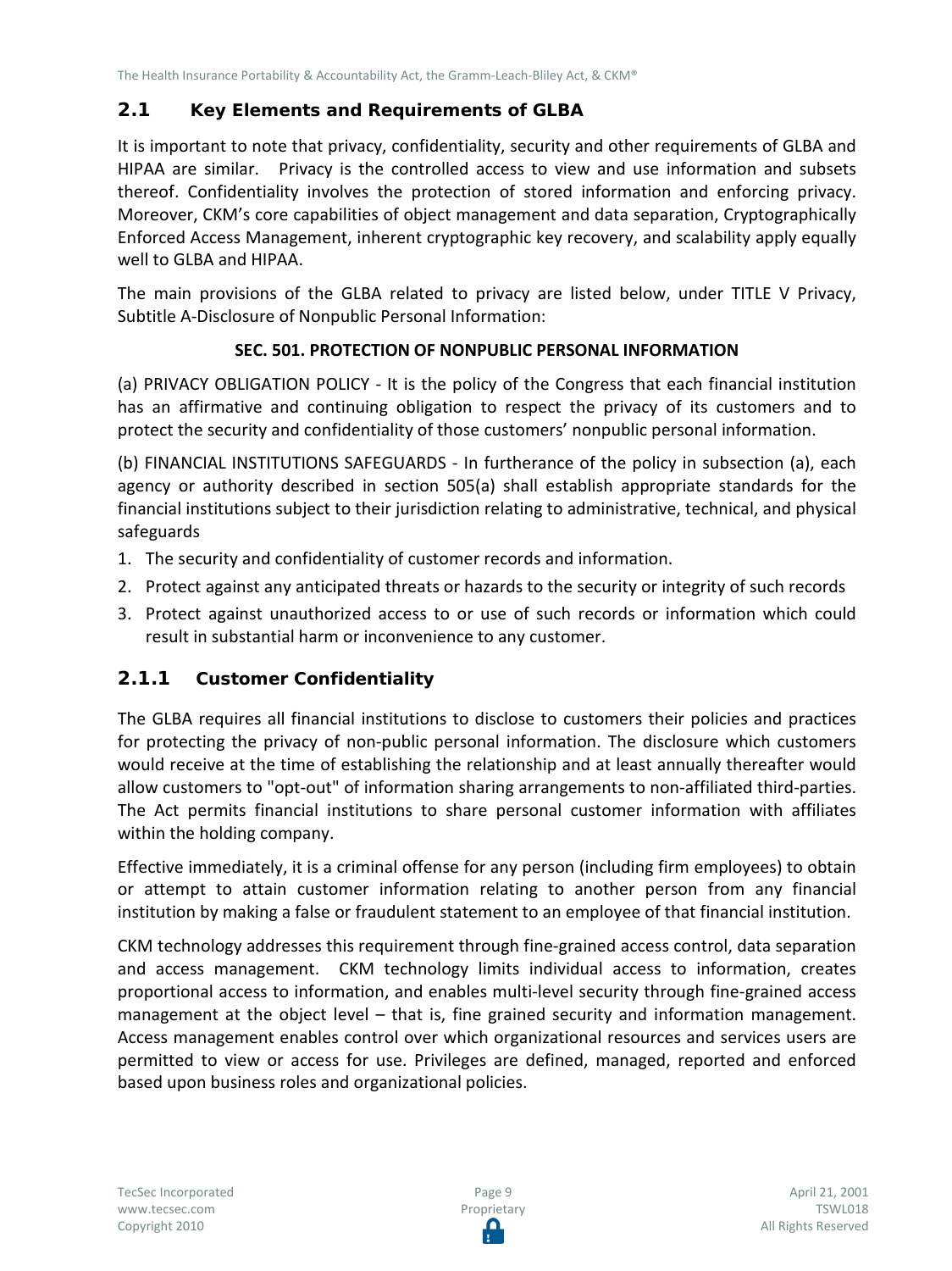# <span id="page-9-0"></span>**2.1.2 Safeguards**

This regulation requires financial institutions to implement safeguards to ensure data integrity, confidentiality, and availability. The integrity of the document is maintained, as only the correct CKM credentials will allow a user access to view or modify the document. Once the document is opened, CKM requires the user to have the correct credentials to view the specific encrypted data within the document. CKM encryption is not restricted by file type or data type. Any data may be considered an object – a sentence in a paragraph, a word in a sentence or a set of fields in an electronic form.

CKM's ability to protect data at rest as well as in transit ensures that the information is secure when stored on a shared network resource such as a network server or in transit across a shared network such as the Internet or an extranet. In addition, only those individuals with the appropriate CKM credential are permitted access to the confidential information. Firewalls are very effective in protecting networks from external intrusion and provide network separation, however when compromised, unencrypted data inside the firewall is dangerously exposed. CKM protects information independent of the firewall, or its integrity, against external and internal threats.

# <span id="page-9-1"></span>**2.1.3 Protection Against Unauthorized Access to Customer Information**

CKM addresses regulation (3) through its inherent role based access control. Traditional key management systems are identity-based. CKM provides a flexible, highly configurable system to manage the flow of and access to information by users with defined roles. Domain Authorities assign access rights to users based on their defined business roles. Today's financial institutions assign both employees and temps to handle customer accounts. Not every individual associated with a client needs access to all of the information. Role based access allows only the people with the correct roles and credentials to see the information they have a right to view or modify. For example, the broker responsible for executing trades for a customer may only need to have access to the client's brokerage account while the customer relations manager would need information about the entire account. Likewise, the insurance agent associated with a client's account should never need access to the client's brokerage information.

Credentials can be stratified and categorized to limit individual access to information, create proportional access to information, and enable multi-level security.

# <span id="page-9-2"></span>**3 Secure Wireless Communications**

GLBA does not directly call out or require financial institutions to secure wireless communications that carry financial data, but the implication is clear. In today's highly networked and increasingly mobile financial world, wireless communications are a critical component of many financial institutions' daily operations. Information needs to be available immediately and securely. TecSec is developing methods and the framework for porting CKM to PDAs and other personal wireless devices. Industry observers have commented that too often users and network owners are more concerned with protecting the transmission conduit and not the data on the PDA from being lost, stolen, or otherwise be improperly accessed.